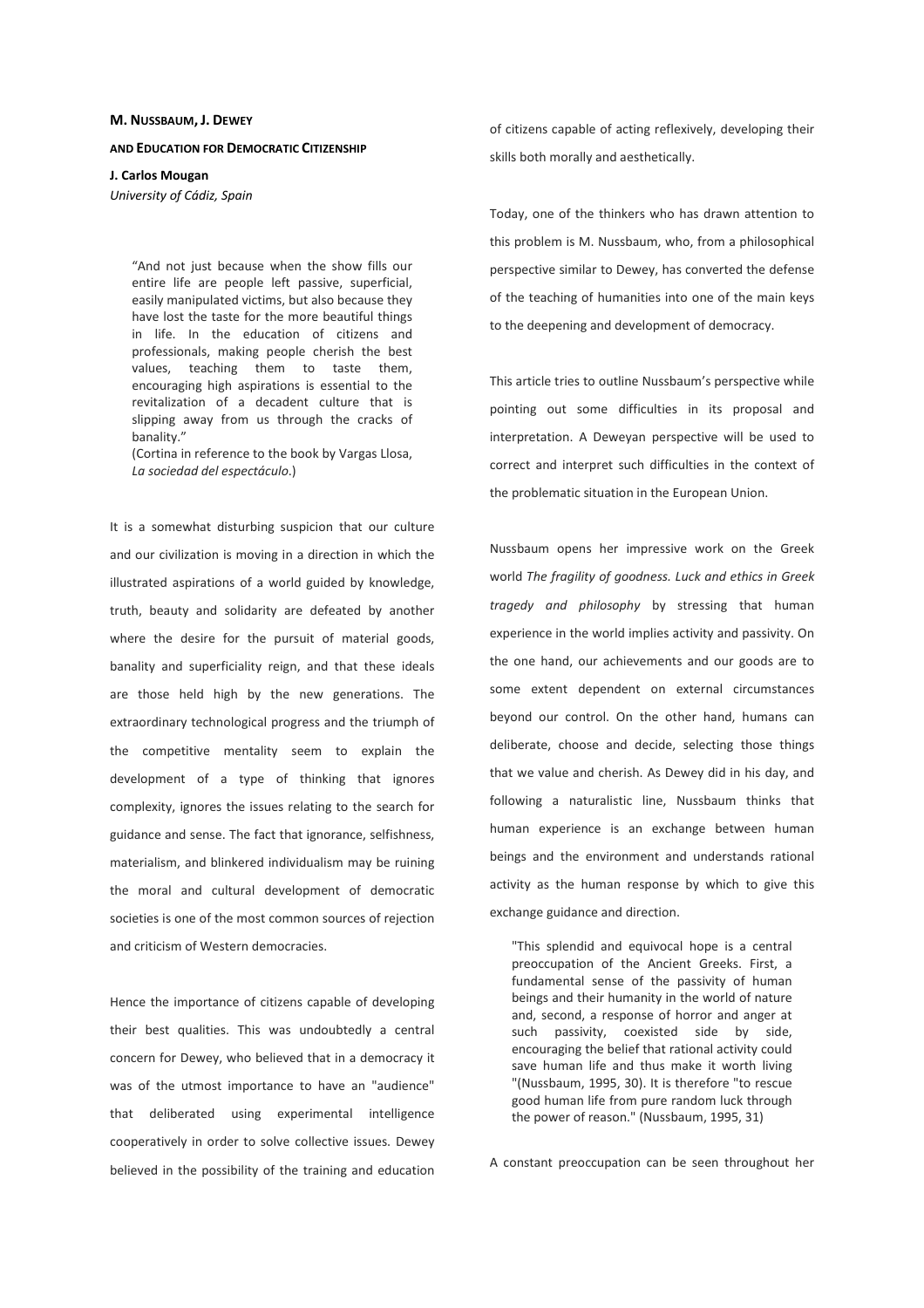various works on Greek culture: her concern for vulnerability. For Nussbaum the problem of much of philosophy has largely been the lack of recognition of the fragile and context-bound character of the human experience and our false attempts to escape from it: "What I propose, in fact, is something that we will never fully achieve: a society that acknowledges its own humanity and that we do not hide from, nor she from us; a society of citizens who admit they have needs and are vulnerable, and who discard the grandiose ideas of omnipotence and completeness which have remained in the heart of so much human misery, both public and private. "(Nussbaum, 2004, 30)

In the field of political philosophy both in *Hiding from Humanity* and later in *Frontiers of Justice* Nussbaum criticized contractualist theories for leaving aside the empirical situation of dependence and weakness that marks the existence of many people. Her idea is that contractualist and liberal theories are based on a complete and self-sufficient individual with full capacity instead of seeing human beings as vulnerable and needy "whose capabilities require a rich support of material things" (Nussbaum, 2004, 390). In this regard, Nussbaum appeals to the theory of basic skills that she developed in collaboration with Amartya Sen and which are constituted, in her view, in basic rights for all citizens.

However, the vulnerability and fragility of the human experience constitute, at the same time, an opportunity and a hope: the possibility of combating them by forming a community to develop the skills of cooperation and reciprocity. These are capabilities, consequently, that should be encouraged through education.

"In the educational theory of Rousseau, learning about the basic weakness of the human being is central, because only the recognition of this weakness allows us to transform ourselves into social beings and, therefore, create humanity. Thus, our shortcoming can function as a basis for our hope of creating a decent community." (Nussbaum, 2012, 60)

This means to say that it is an awareness of our vulnerability that allows us to develop the mechanisms of empathy required for the creation of a fair society. For Nussbaum, a liberal society not only requires fair public institutions but also a certain psychology among citizens (Nussbaum, 2004, 29). Thus, in *Hiding from Humanity* the central task is to analyze the relationship between emotions and the law. In short, Nussbaum starts from an analysis of fragility and moves on to a theory that stresses the development of the emotions and the training of citizens as one of the key elements in her philosophical approach.

In *Cultivating Humanity* Nussbaum considers the relationship between liberal education - in her opinion an ideal not yet achieved - and the condition of the citizen. The question is to find out what this requires and how to understand the cultivation of humanity. Nussbaum summarizes the cultivation of humanity, the aim of liberal education, into the development of three skills.

a) The ability of critical examination of oneself and one's own tradition, which is what she calls "examined life". It is a lifestyle in which a fact is not accepted purely as what is communicated by authority or tradition. It requires the cultivation of logical thinking, reasoning, attention to the accuracy of facts and of judgment. It is the Socratic idea of appealing to reason and deliberation as opposed to propaganda and manipulation.

84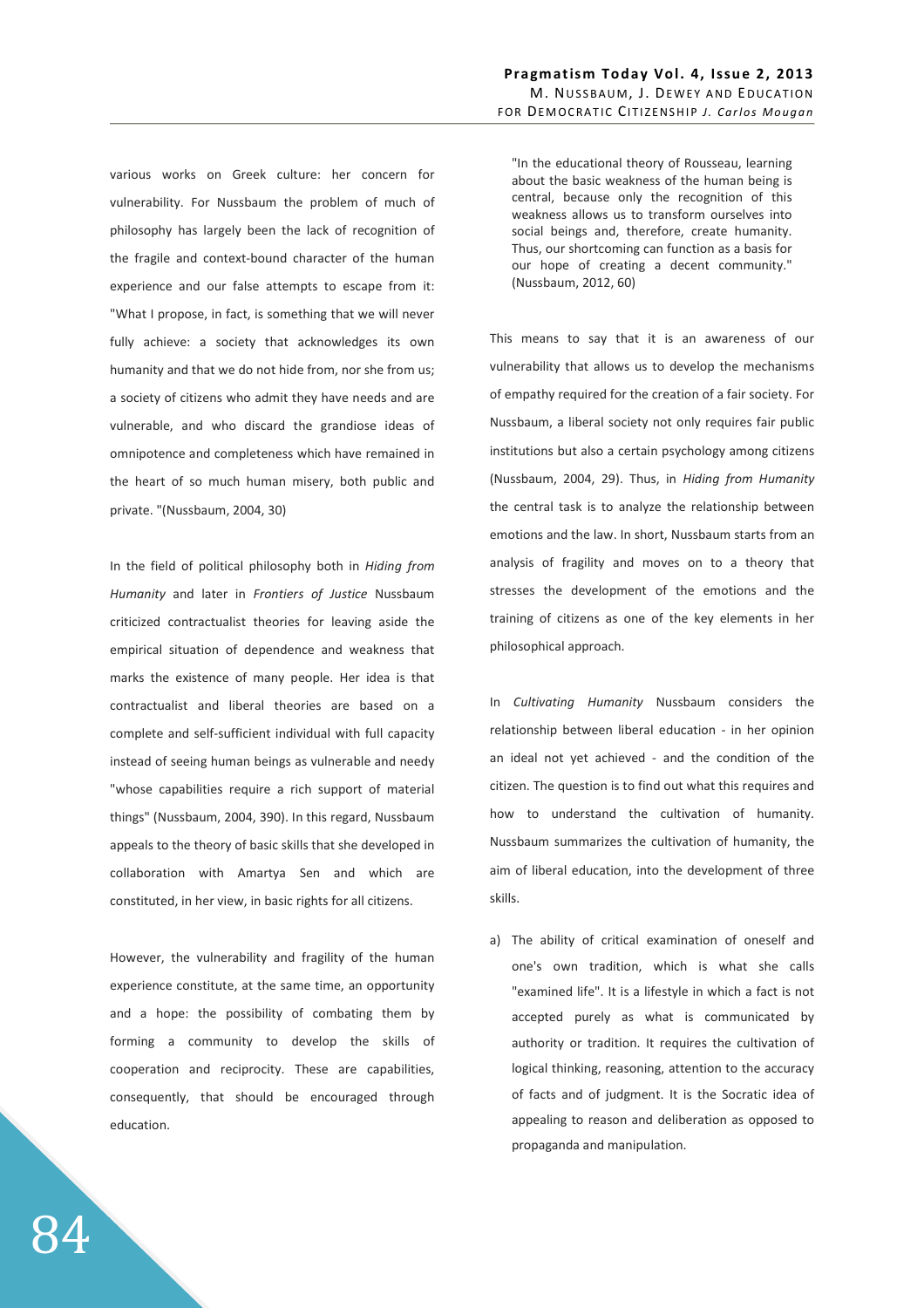- b) The second capacity is for humans to see themselves as human beings linked to other human beings by ties of mutual recognition and concern, not only as belonging to a group or region. According to Nussbaum, this means "we are not aware of the many possibilities of camaraderie and communication that we can have with them, nor of the responsibilities we may have to them."
- c) However, in addition to factual knowledge, it is necessary to teach what may be termed "narrative imagination". "This means thinking about what it would be like in the place of another person; be an intelligent reader of the history of that person, and understand the emotions, desires and wishes that someone like that could experience." It is in this sense that Nussbaum stresses the role of literature.

The cultivation of these capacities, which has been the core of liberal education, is for Nussbaum the key to the possibility of a democracy as she understands it.

"In order to foster a democracy that is thoughtful and deliberative, and not just a marketplace of competing interest groups, a democracy that truly takes into account the common good, we should produce citizens who have the Socratic capacity to reason about their beliefs. It is not good for democracy that people vote based on feelings that have absorbed from the media and have never questioned. This lack of critical thinking produces a democracy in which people talk to each other, but never hold a genuine dialogue. In such a climate, bad arguments pass for good, and prejudice can easily be confused with reason. To uncover prejudice and to ensure fairness, we need discussion, an essential tool of civic freedom." (Nussbaum, 1998, 42)

Thus, Nussbaum is between those who advocate a clear link between democracy and deliberation and considers that where there is no reasoning in common, - Dewey might say where there is no social intelligence -, we cannot possibly speak of a genuine democracy. Nussbaum does not consider that the sum of individual reasoning, thoughts and attitudes is sufficient for democracy. In democracy she believes we should aim "to produce a community that can truly think together about a problem, and not simply exchange claims and counterclaims." Democracy requires the rejection of epistemological, social and political atomism and the recognition of the social and interactive nature of human beings. Democracy is liberal because it is based on the individual, on the objective of developing and improving individual skills. But this individual is not understood, as a part of the liberal tradition understood him, as being unconnected from others. As also shown by Dewey, the essence of democracy is not the conflict of interest but the possibility of cooperative and constructive resolution. "The argument to prefer democracy to other forms of government is weakened when one imagines the democratic election as a simple clash of interests. It is much stronger if it is conceived in a more Socratic way, as the expression of a considered judgment about the general good" (Caspary, 51)

Nussbaum believes that the role of the education system is very important in shaping these citizens to be able to cooperate intelligently in solving collective problems. In this regard, Nussbaum is in favor of the extension of higher education, thus opposing the Platonic, elitist, and aristocratic argument that reserved the recognition of humanity for only a minority. Against this, she defends the Socratic and Stoic conception, because Nussbaum understands that this is committed to the idea that all citizens should have such recognition and supports the maximum development of capacities that identify us as humans. "Higher education can be generalized because it is the development of practical reasoning powers that I believe to be an attribute of all citizens" (Nussbaum, 1998, 57)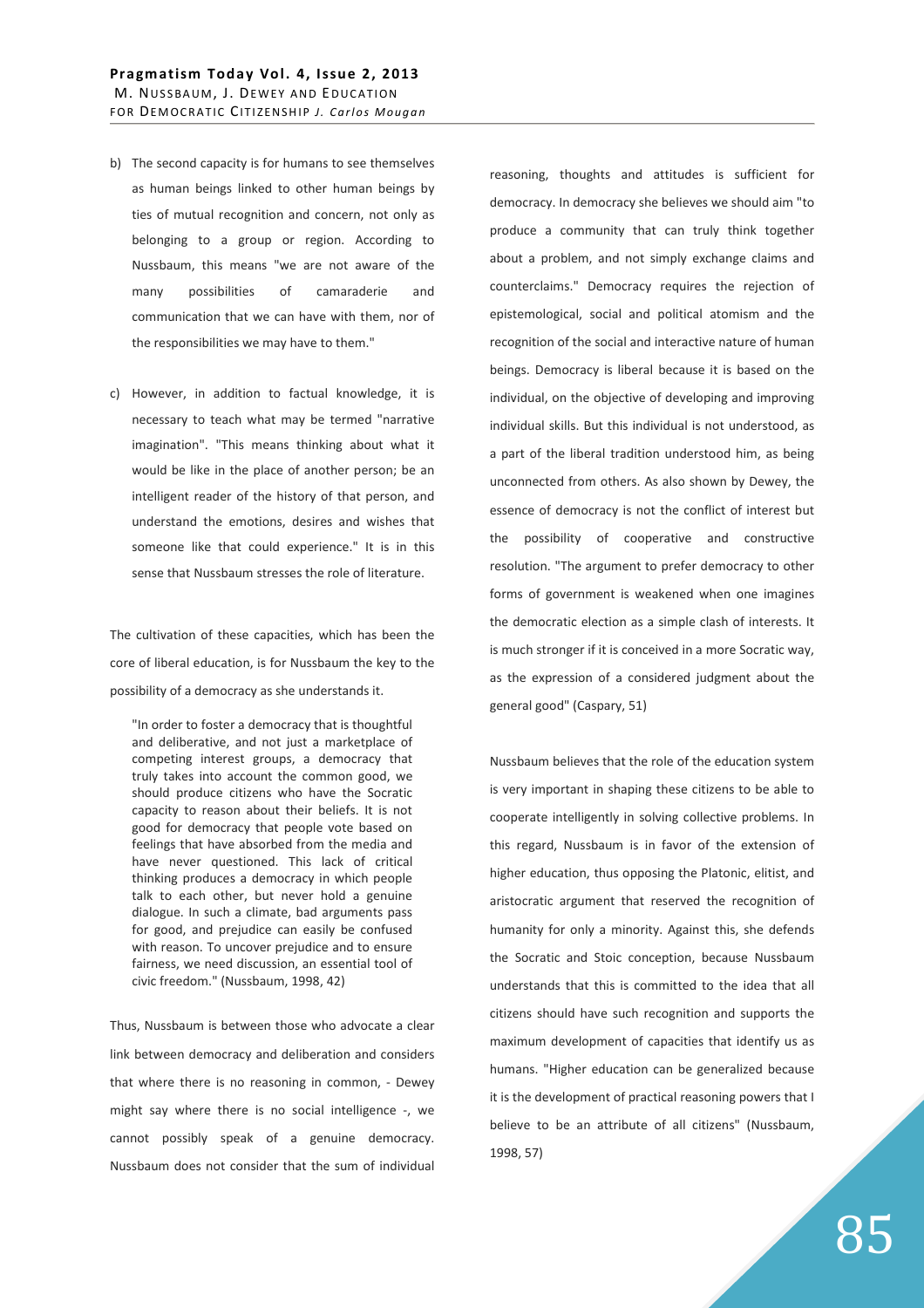It is important to note that the concept of citizenship that Nussbaum is concerned with is not the local community of our birthplace or where we have settled but, as can be deduced from the second of the skills noted above, the community of reason and human aspirations. The latter community is essentially the source of our moral and social obligations" (Nussbaum, 1998, 82). For Nussbaum, the naturalistic origin of human relations, which also can be found in Dewey and Mead, serve to denounce the false or arbitrary conventions of local and national loyalties. She therefore advocates a cosmopolitan conception, a moral and ethical position that is based on the idea that we are citizens of the world. The moral direction of such citizenship is not to be found in national or political loyalties but in our natural vulnerable, social and interactive state. Consequently, she advocates education for cosmopolitan citizenship in clear disagreement with patriotic or national education. Hence she finds the background to her position in authors such as Diogenes or the Stoic tradition.

Nussbaum believes that this Socratic education committed to building cosmopolitan citizenship is now under threat. A global crisis in education, which passes almost unnoticed in relation to the economic crisis that began in 2008, may be, however, more harmful than this for the future of democracy.

"What we might call the humanistic aspect of science, i.e. the aspect of the imagination, creativity, and thoroughness in critical thinking, is also losing ground to the extent that countries choose to promote short term profitability by cultivating utilitarian and practical capacities, suitable for generating income." (Nussbaum, 2012, 20)

This is the thesis that Nussbaum defends in *Not for Profit*: *why democracies need the humanities*. What Nussbaum defends is that the humanities are essential for the development of skills that are central and basic to the exercise of citizenship. She does not mean that we should neglect scientific thought and method, but she warns about the consequences of the dominance of thought that is guided solely by the demands of competitiveness.

The emphasis on education for democratic citizenship is concerned largely with the connection she sees between what happens inside the individual and what happens in public life. Just as Dewey established a direct relationship between individual habits and social institutions, Nussbaum emphasizes the role of emotions in the public development of people. So it is necessary "to account for the internal forces within each person that are opposed to mutual respect and reciprocity, but also the internal forces that form the basis of democracy" (Nussbaum, 2012, 54). She considers that the fight for freedom and equality must be configured first in the internal struggle of each individual so that, as Gandhi said, "the desire for wealth, aggression and narcissistic concerns are the enemy forces of a free and democratic society."(Nussbaum, 2012, 54)

Because the university can cultivate these emotions and capacities, Nussbaum believes that it has to play a key role in the development of democratic societies. The spread of liberal education is an essential element and delivers significant benefits in increasing the quality of democracy. But this is precisely what is in crisis because the economic and commercial criteria are ruining the presence of liberal education in universities. After stressing the importance of universities to the deepening of democracy, Nussbaum adds a very personal account, typical of liberal culture in the USA. Thus, referring to the presence of liberal education in American universities, she says: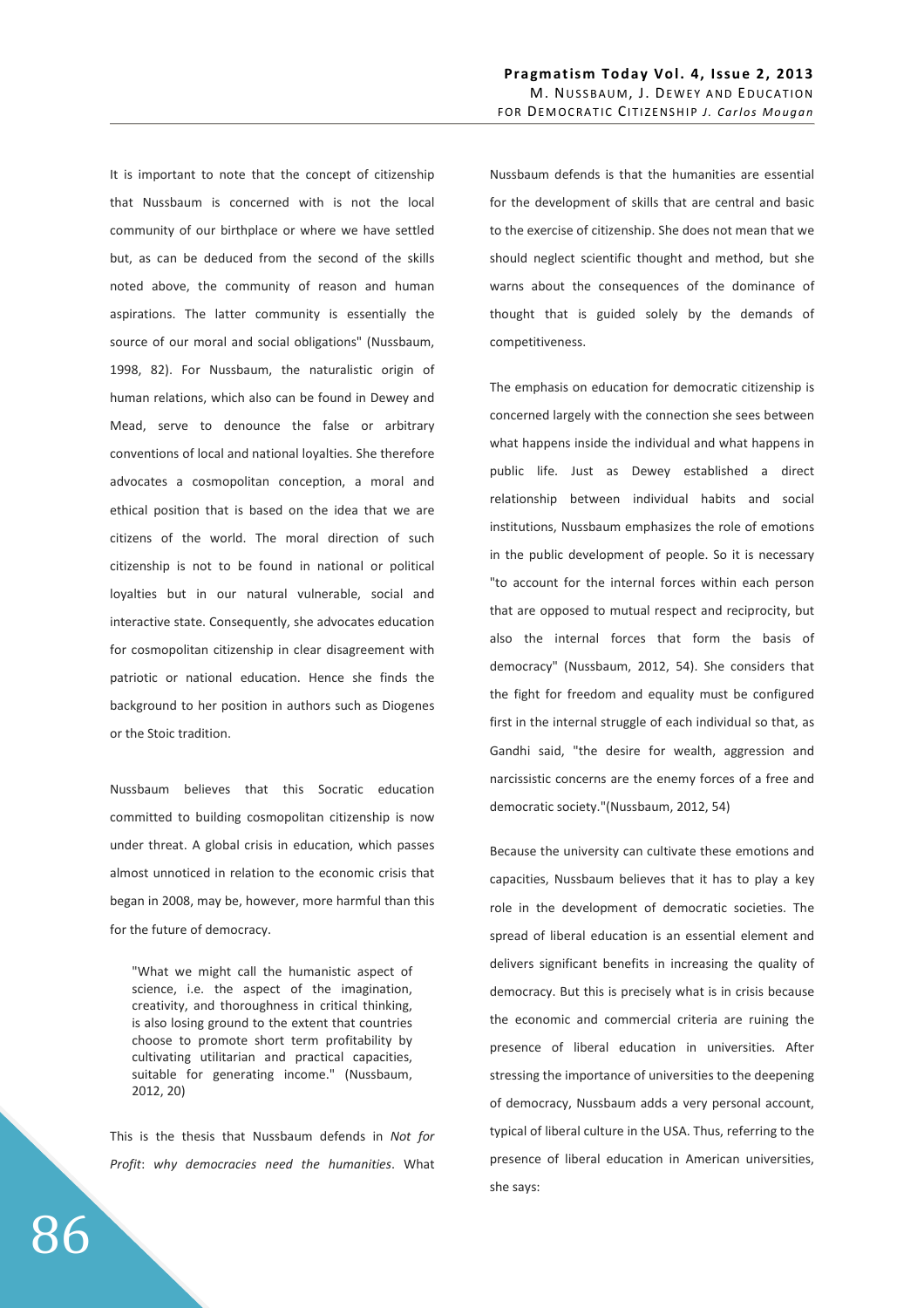"At the university where I work, for example, we do not need to go begging to the bureaucrats who lack any interest in what we do. Instead, we turn to the more affluent alumni whose academic values match ours." (Nussbaum, 2012, 176)

It is noteworthy that Nussbaum relies more on private initiative than on the public support of a democratic state. It seems that democratic education should be supported solely by the altruism of rich donors, rather than by a state structure which defends the values of public education aimed at promoting civic and democratic values.

Nussbaum's skepticism about the state promotion culture and democratic liberal education is, in fact, consistent with her position on political perfectionism. In an article devoted to the topic, "Perfectionist Liberalism and Political Liberalism" Nussbaum confirms this bias - in my opinion liberal, but undemocratic - in her position. To be specific, Nussbaum wants to be associated with the liberalism of Rawls and Larmore and to distance herself from Berlin and Raz. The latter assumes that liberal society is committed to the value of individual autonomy. Now, for Raz, autonomy is significant when used to carry worthy lifestyles. Autonomy to be evil is not beneficial since not all ends are worthy. Hence, Raz defends the position that the government should protect existing worthy lifestyles and also promote tolerance among them. Nussbaum believes that this point of view is inadmissible. This is because Raz on stressing the concept of autonomy - a concept in my view entirely compatible with his own characterization of liberal education - establishes and prioritizes lifestyles rejecting those based on faith or irrational beliefs. According to Nussbaum, the Raz approach, for example, leaves no room for people with irrational ideas, but who are socially prepared to cooperate on the basis of mutual respect.

"So long as people are reasonable in the ethical sense, why should the political conception denigrate them because they believe in astrology, or crystals, or the Trinity? Why not let them, and their beliefs, alone" (Nussbaum, 2011, 28)

Larmore and Rawls' point of view, however, seems to convince her more. They maintain that since the state has to respect all citizens as equals then it should not cite metaphysical or epistemological doctrines which, in her view, is what she finds in the pluralism of Raz and Berlin. So, Nussbaum believes that while Rawls's conception of political autonomy is defensible, Raz's is not because in his case "no announcement is made by the state that lives lived under one's own direction are better than lives lived in submission to some form of culture or religious or military authority " (Nussbaum, 2011, 34) The text from which Nussbaum takes the fragment is extremely enlightening since it claims that the state should not promote the individual's ability to choose for himself and that the democratic state must not push in one direction, that of self-direction, but rather in the other, that of religious tolerance.

"What seems very problematic, however, is to license the state to criticize doctrines that are "unreasonable" in the theoretical sense. If I want to believe something silly, or to subordinate my judgment to that of some irrational authority, it is not the business of a pluralistic society to state that I am in any sense inferior for so doing" (Nussbaum, 2011, 29)

So the idea that she finds defensible in Rawls and Larmore is that respect is the primary value of liberalism and that this ignores theoretical considerations. What is irrational in theory need not be in practice. The thesis that we can cooperate without agreement on religious or ideological matters appears to be in line with the pragmatist spirit. So, what matters is not the agreement or disagreement on principles or theory, but rather the attitude and disposition towards cooperation. It is clear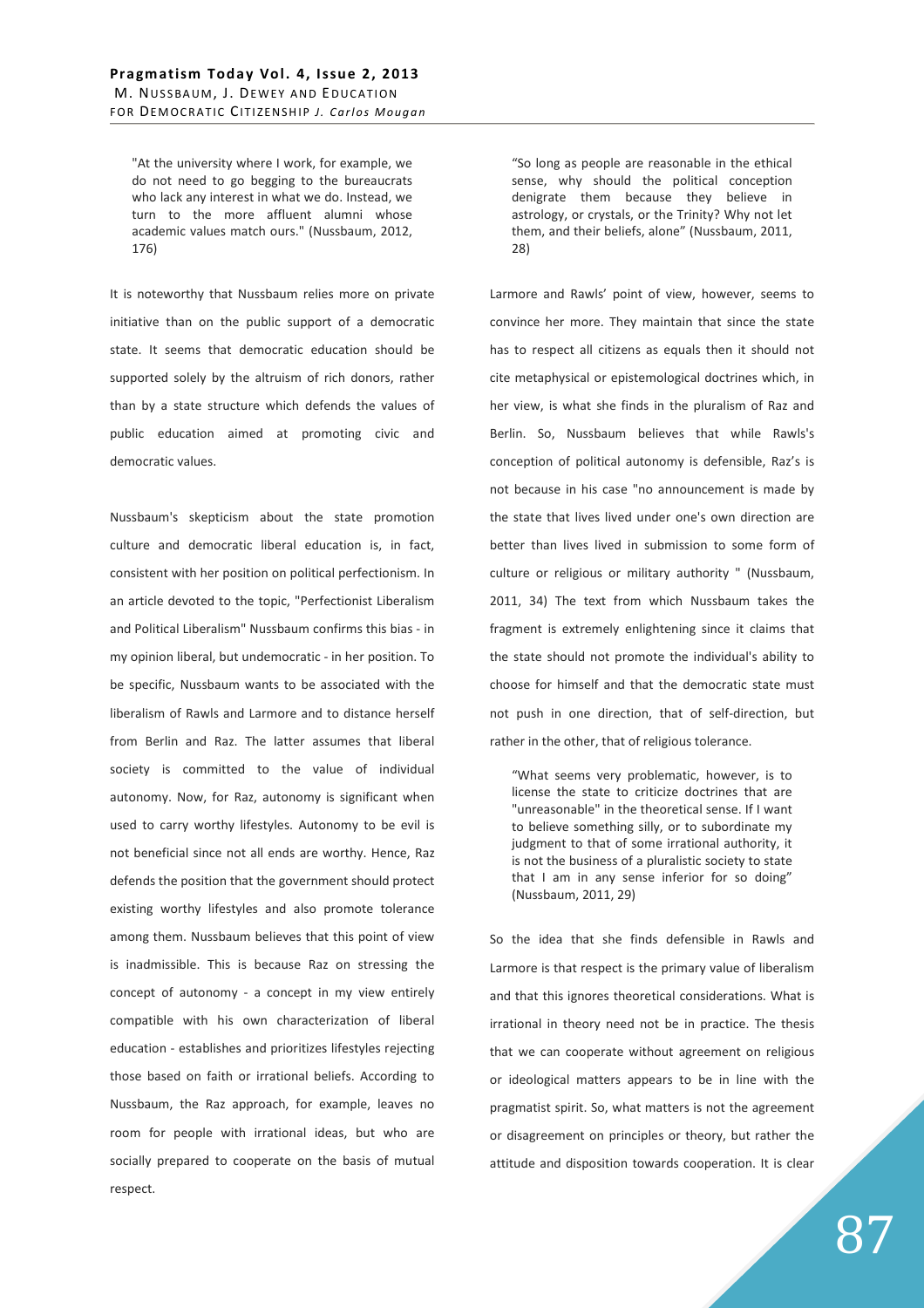that this is an idea of democracy that is practical and moral, not epistemological.

In my opinion, at least two objections can be raised to Nussbaum's argument. On the one hand, it seems that Nussbaum is right to criticize, as Dewey did, an excessively theoretical approach in political philosophy, which prevents us from considering that what is important in democracy is rather agreement on attitudes and values, than on theoretical convictions. The issue is whether and to what extent in criticizing the rationalism of those who believe that the theoretical agreement is the most important and leaving aside attitudes, she revives a dualism in considering now that beliefs and convictions - the theoretical - are irrelevant to the determination of attitudes and behaviors. To avoid falling into the dualism between theory and practice that Dewey criticized so severely, it is not appropriate to consider that anti-democratic beliefs are irrelevant to the adoption of appropriate attitudes. One wonders if there are many irrational beliefs that lead to free and fair cooperation of citizens (consider, for example, issues relating to the role of women in religious beliefs). In this regard, the criticism made of Raz does seem somewhat questionable because respect for people cannot mean anything other than respect for their autonomy, for their equal capacity to decide freely about their own lives. And that, as Raz says, requires the provision of appropriate social conditions, which in turn requires decisive promotion by the government.

Secondly, Nussbaum is inconsistent in her defense of a commitment to democratic citizenship. After claiming that democracy requires the extension of Socratic skills, the development of critical thinking, empathy and narrative imagination, it is not easy to understand how she can argue that the government should not protect those options compatible with such skills and should stay equidistant between these skills and those that do not allow the extension of these capacities. Clearly, it is always pertinent to clarify that the defense of democratic perfectionism need not be interpreted as linked to coercion.

Dewey's reflection on this is extremely enlightening. Dewey distinguished between the ideas of control, guidance and direction. In making this distinction, it is now important to note that Dewey rejects that the idea of control must imply coercion or compulsion. This is so true that sometimes people want to take a different path from others, just as they "are interested in intervening in the activities of others and taking part in joint and cooperative action" (Dewey, MW 9:33). And this is all the more clear when the goods we are considering are of a social nature. But above all, it is clear from Dewey that a lack of direction and control has no intrinsic meaning. Human beings, given that we are social beings, participate in community activities in which we share meaning through the use we make of things. And this is, for Dewey, the social control mechanism par excellence. Common interests are the true vehicle of social control. Therefore, we cannot speak about the need for the absence of mechanisms of social control, but rather about becoming aware of how they operate - under self-acquired habits - and how to redirect them towards goods that are the result of rational and conscious deliberation.

It is a perspective similar to that of Sunstein who advocates what he calls "libertarian paternalism." "Once you understand that some forms of organizational decisions are inevitable, that a type of paternalism cannot be avoided, and that the alternatives to paternalism are not attractive, we can abandon the less

88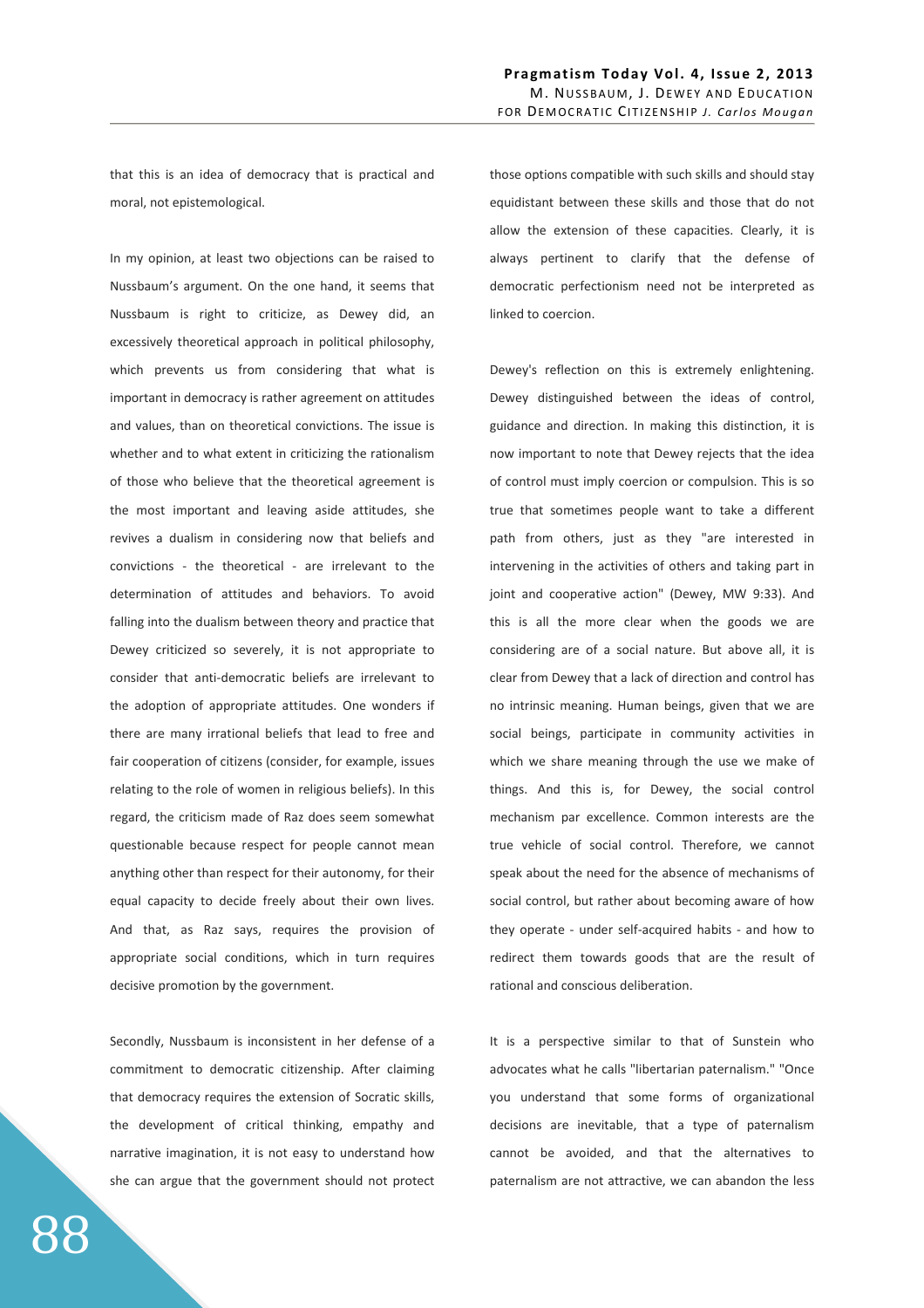interesting question of whether to be paternalistic or not, and turn to the more constructive question of how to choose among the options to influence the choices." (Sunstein, 1159) Sunstein rejects that his defense of paternalism can be accused of imposition in distinguishing between liberal paternalism and what is not. Thus, "libertarian paternalism insists on preserving choice, whereas non-libertarian paternalism is to avoid the choice." (Sunstein, 1185)

It is clearly therefore a call to a strong conception of politics; calling for public authorities to defend autonomy and individuality through the promotion of public culture and a set of policies that strengthen public and civic education.

Beyond the theoretical objections, I think a point of a strictly practical nature could be raised. In the European context, dependence on private initiative and enterprise agreement as a means of funding of the humanities is both inconsistent with a particular understanding of democracy, and unrealistic. In the same way as Nussbaum's defense of the need for liberal education for democratic citizenship is relevant, it is extremely damaging for such citizenship not to argue in favor of the role that government should play in it. Her last argument seems to take the side of the enemies of the political education of citizens and of the erosion that this is suffering: the progressive privatization of the various areas of public education and the growing influence of economic neoliberalism that makes private choice in education seem an indisputable reality.

In short, Nussbaum cites J. Dewey's work as a milestone in the defense of education for democratic and cosmopolitan citizenship. She certainly shares significant philosophical assumptions with him: concern for human frailty; uncertainty as a characteristic of experience; a naturalistic and interactive conception of experience; a critical conception of philosophical rationalism and an emphasis on non-cognitive factors as critical elements of citizenship education; and, above all, the central role of education for citizenship as a core element in deepening the quality of democracy.

But, in my view, Nussbaum is not entirely consistent with the proposal of the social environment as a defining factor in the educational process. The withdrawal from the public sphere of the promotion of those capacities – those involved in Socratic and liberal education -that makes us worthy of humanity contains an antidemocratic element in relinquishing the social control of a decisive factor in the defense of democratic capacities.

If we look at the positions taken in *Democracy and Education* on the importance and necessity of social control, we could consider Dewey an advocate of democratic perfectionism. This is a social control that, without destroying individual initiative and without coercive imposition, seeks to promote public awareness in keeping with the characterization that Nussbaum makes of liberal education.

This idea is particularly relevant in the context of the European Union. The increasing rise of neoliberal ideology is implying the withdrawal of the humanities, of a university committed to the creation of a European democratic social conscience. And in the context of Europe, an "education for cosmopolitan citizenship" has to be an "education for democratic European citizenship" as a means by which to overcome localism and nationalism and develop those capacities that link humans to humans. The idea of a cosmopolitan